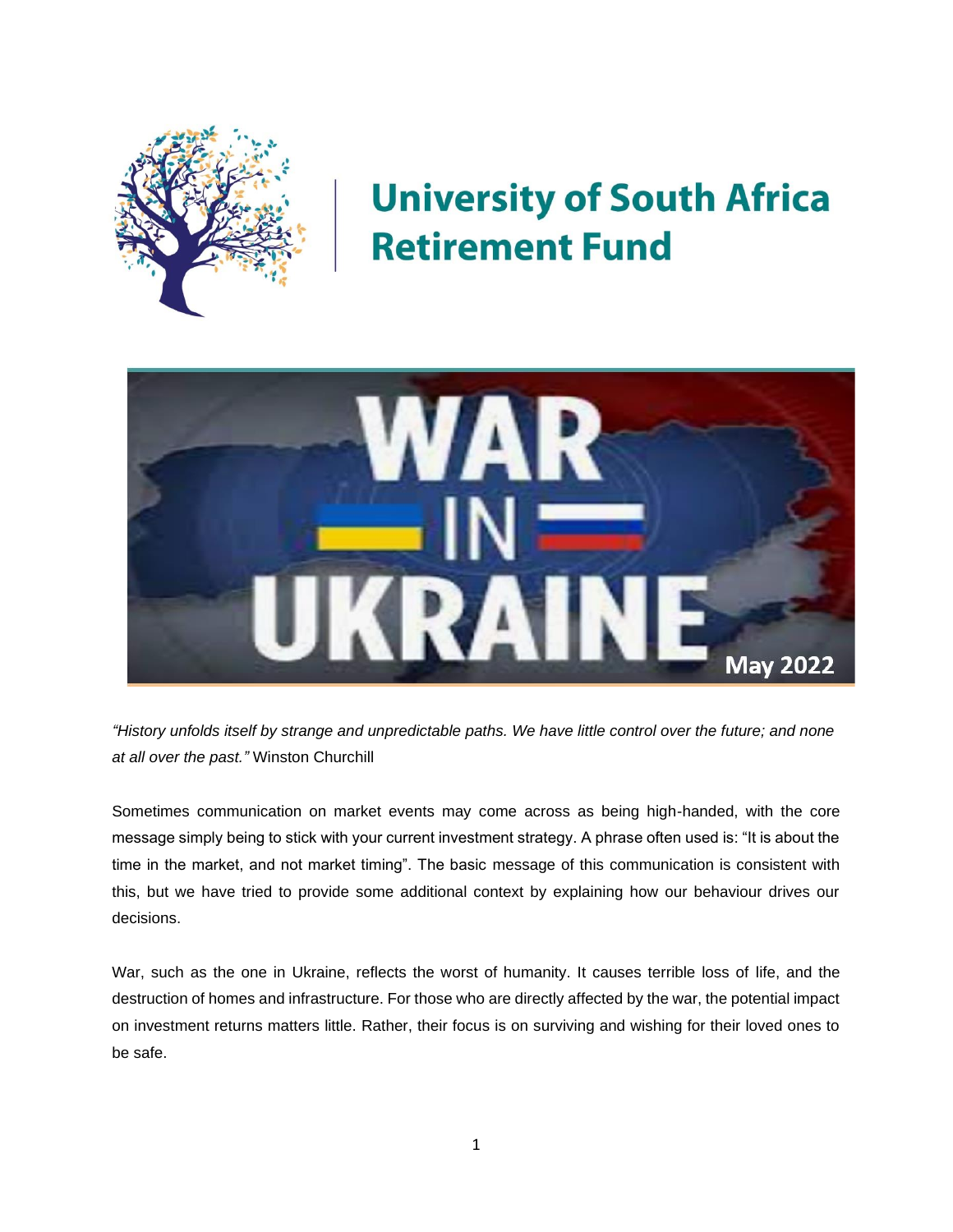For those of us who are largely unaffected by the "first order" effects of the war, there is the freedom to be concerned about how the war may affect investment markets, and hence our retirement benefits. The best answer to give to this question is: "we don't know, especially in the short term." To many this seems like a very unsatisfactory answer. This is even more so the case, because one can readily watch the news, or read posts on social media from an expert who expresses his or her opinion about what will happen next, which may give the impression that the future course of events is predictable for those who are sufficiently well-informed. However, there are lots of research that shows that if one measures how accurate these "expert" forecasts turn out to be, most opinion is no better than guesswork.

Something else you should know, is that the biggest mistakes in forecasting occur when there is the highest degree of uncertainty. This also tends to be the circumstances when people are most prone to behavioural errors such as being over-confident that they are right, or alternatively being fearful and making hasty decisions.

Maybe the best thing to do is to pause and consider how you can use the above information in relation to your retirement fund savings. One could draw the following conclusions:

- 1. It is probably more useful to spend less time trying to forecast what may happen in relation to a specific event. such as the conflict taking place in Ukraine, because the chances of getting this right are slim. Rather one should focus on thinking about how vulnerable your investments are to "bad things" occurring.
- 2. You should try to look towards the long term as opposed to getting caught-up in the noise of the moment; and
- 3. You should ensure that you are comfortable with your investment strategy, as this will reduce the risk of you making a mistake.

Let's look at each of these three points in more detail.

## **Your portfolio is well diversified**

There is some good news on the first point – the portfolios in which your money is invested contain many different investment ideas<sup>1</sup>. Yes, the portfolios have some exposure to Russia/Ukraine, and multi-national companies that do business in Russia and hence will be negatively affected by the sanctions applied by the rest of the World. However, it is likely that this will be a relatively small proportion of the portfolio. The portfolios will also have some exposure to companies that are likely to benefit from the war, such as commodity companies, including the likes of South African platinum miners.

<sup>&</sup>lt;sup>1</sup> This statement applies to members invested in a growth portfolio structured with the objective of delivering long-term returns well ahead of inflation. The statement would not, for example, be relevant to a member invested in a money market portfolio, although in that case there would of course be no direct exposure to Russia/Ukraine.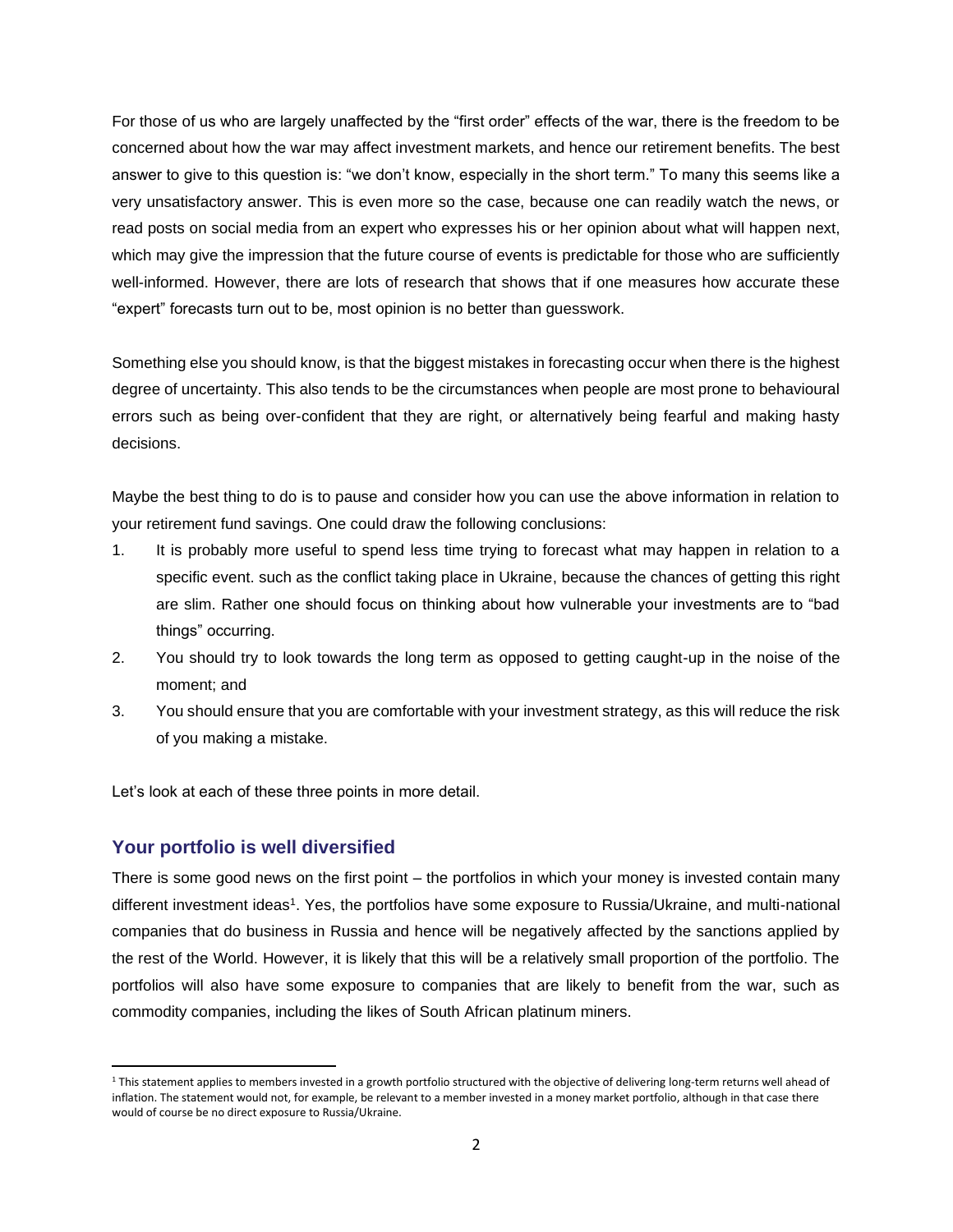Naturally, the high degree of uncertainty in the market may cause the amount of your retirement money to go down, particularly over short-term periods. In addition, investment return is likely to vary widely from day to day. One may look at the position one day and see that the portfolio is up, but in a week's time, it may be down and possibly by quite a lot. It is exactly this volatility that causes many to make mistakes in investing. Obviously, one way to guard against this is to avoid checking the amount of your retirement savings too frequently!

The far more important question is not how these savings may fluctuate from day to day, but whether one loses a portion of your money permanently. At this time this seems somewhat unlikely given the limited exposure your retirement money has to the conflict region. Of course, one can never be sure, because there is a small chance that the Russian Ukraine War spirals into a broader global conflict, in which case the risk of a permanent loss of capital will increase.

### **Think long term**

The human brain is wired to react quickly, especially in the face of danger or uncertainty. In our evolutionary history this ability to react quickly has been critical to our survival and success as a species. This thinking however makes it very difficult for us to think long term.

As important to the success of mankind has been our ability to be curious, to be brave, to explore and to innovate. These are all long-term behavioural traits. If you think about it, it is these human traits that drive investment markets in the long term, not the noise caused by the day-to-day things that happen around us. It is for this reason that it is critical to have a long-term focus when investing, even though it is often difficult to do so.

#### **Choose an investment strategy that you are comfortable with**

Most communication like this implores you to stick with your current investment strategy. This, of course, is sound guidance. However, what is often missing from the communication is that there is a prior step. This step is that you should choose an investment strategy that you are comfortable to stick with even when markets decline. Expressed another way, you should decide upfront how much negative return you are comfortable to bear when markets perform poorly. By doing so, you remove the stress of having to react to market events and avoid decision-making at the time when the risk of an error is highest. Arguably, this guidance is more useful than just saying "stick to your current investment strategy".